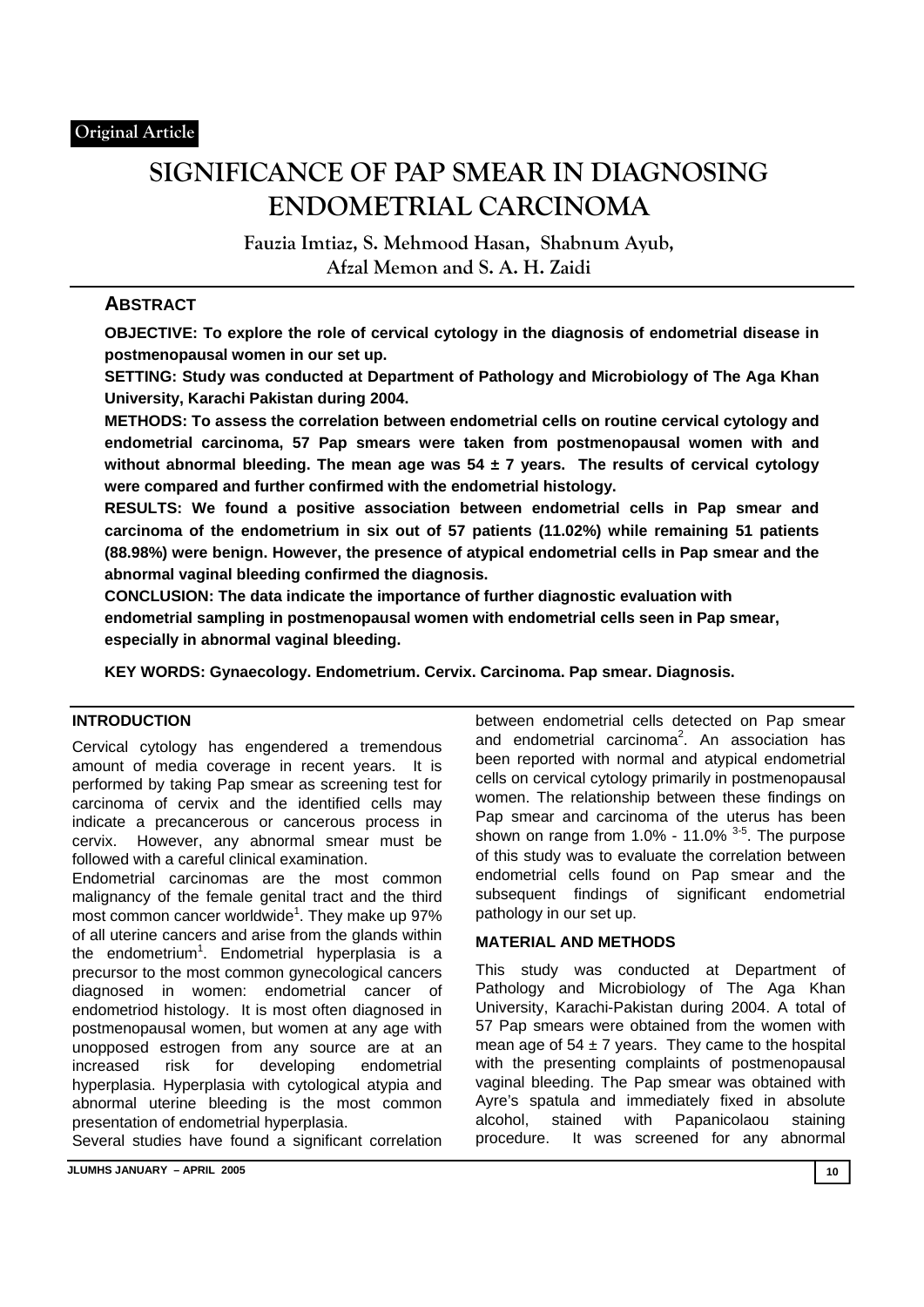cytology. Suspected cases were confirmed by histological study after taking biopsy.

#### **RESULTS**

The observations were taken on total 57 Pap smears. The mean age of women was  $54 \pm 7$  years. Among these 57 Pap smears, 29 (50.9%) were normal superficial cells pattern **(Figure I)**, 22 (38.6 % ) showed infection on cytology **(Figure II)** while 6 (10.5 %) showed atypical abnormal cells on Pap smear which were suspected of endometrial origin **(Figure III)**. The biopsy samples of these six women were taken to confirm the diagnosis of endometrial carcinoma on histology **(Figure IV)**. The postmenopausal vaginal bleeding was present in 39 (68%) women while it was absent in 17 (32%) women. The mean duration of bleeding was 2 weeks. A positive correlation between presence of atypical cells on Pap smear and carcinoma of endometrium was observed at p<0.05 **(Table I)**. These atypical cells were confirmed on histology and the distribution is shown in **Graph I**.

## **TABLE I: CORRELATION BETWEEN PAP SMEAR AND POSTMENOPAUSAL BLEEDING**

|                  | <b>Pap Smear</b> | <b>PMB</b> |
|------------------|------------------|------------|
| <b>Pap Smear</b> | 1.000            | $0.041*$   |
| I PMB            |                  | 1.000      |

PMB = Postmenopausal bleeding \*Significance at p< 0.05

#### **GRAPH I: DISTRIBUTION OF PAP SMEAR FINDINGS FIGURE I: PAP SMEAR SHOWS NORMAL**



**JLUMHS JANUARY – APRIL 2005** 11

#### **SUPERFICIAL SQUAMOUS CELLS FIGURE II: PAP SMEAR SHOWS INFECTION**



**FIGURE III: PAP SMEAR SHOWS ATYPICAL** 



**ABNORMAL CELLS** 



**FIGURE IV: HISTOLOGY SHOWS ENDOMETRIAL ADENOCARCINOMA** 

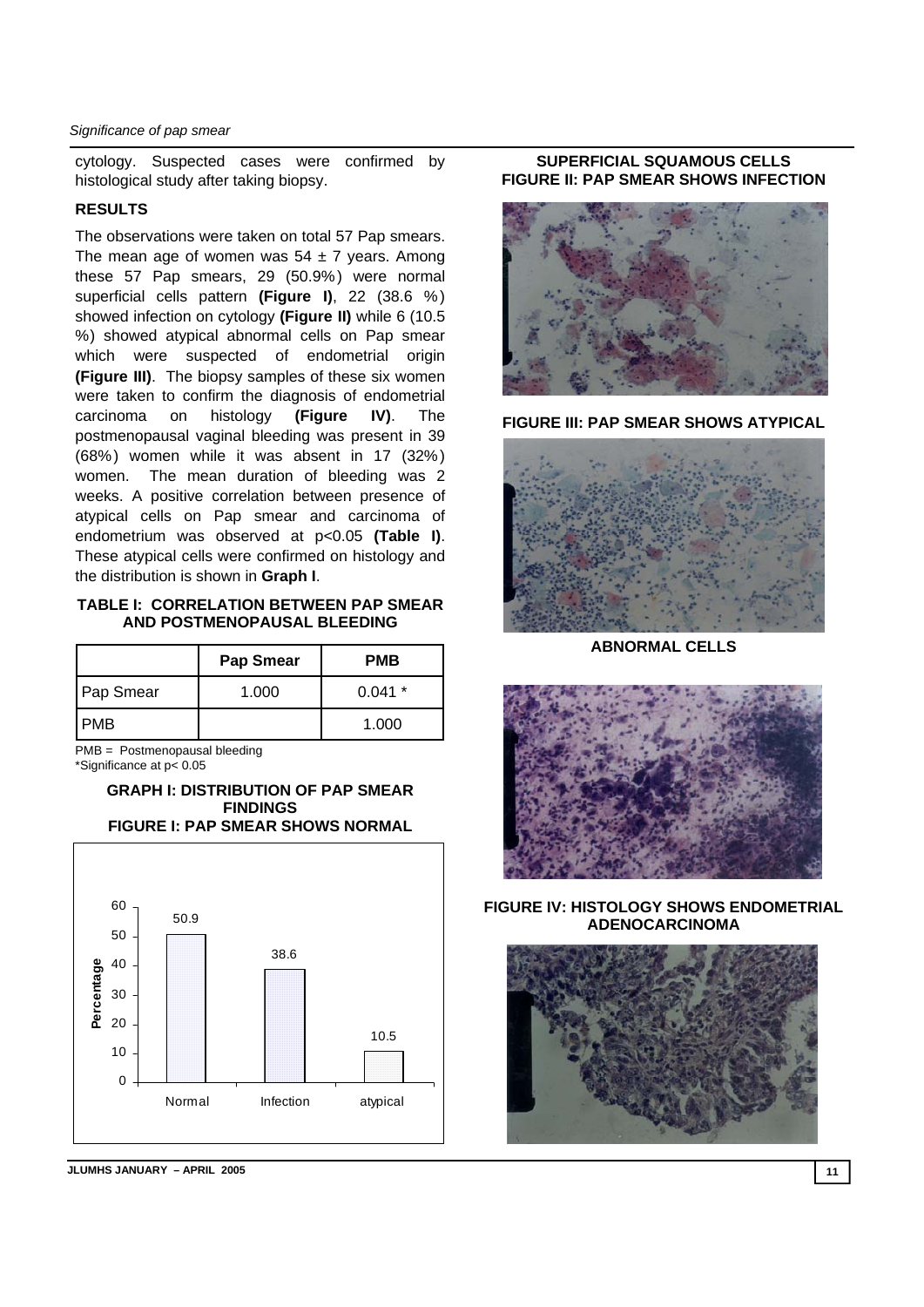## **DISCUSSION**

The Pap smear test was introduced by George Papanicolaou about 80 years back and it is now proved to be one of the best procedures for cervical cancer prevention. Most cervical cancers start from an area of dysplastic epithelium which can be detected well by taking good Pap smear<sup>6</sup>. Endometrial cells reported on a Pap smear are a annoying finding in the postmenopausal patients. A study conducted on 227 postmenopausal women especially older than 59 years have showed that benign endometrial cells on a Pap smear may warrant direct endometrial sampling to rule out malignancy<sup>7</sup>.

There is importance of further diagnostic evaluation with endometrial sampling in postmenopausal patients with endometrial cells seen in Pap smear, especially those with abnormal bleeding<sup>2</sup>. Our results also show the correlation between presence of atypical cells on Pap smear and postmenopausal vaginal bleeding. The presence of atypical glandular cells of undetermined significance in cervical smear from women over 50 years was highly predictive of abnormal lesions detected by histological examination. Recently, Obenson and coworker reported that three cancers were detected on histology follow up and the most common lesions were endometrial polyps<sup>8</sup>. Cytohistological correlation of abnormal cervico-vaginal smears indicates that endometrial metaplasia may be associated with the presence of atypical glandular cells<sup>9</sup>. We also confirmed our results on the basis of histological findings.

A prompt and aggressive work up is recommended for those patients who show the atypical glandular cells of undetermined significance on Pap smears. The diagnostic sensitivity of the Pap smear is highest for invasive endocervical adenocarcinoma and lowest for endometrial carcinoma<sup>10</sup>. Presence of adenocarcinoma of endometrium (1.4% of all Pap smears) has also been reported in Saudi population<sup>11</sup>. Abnormal Pap smears are significantly associated with the high grade of tumor and stage II – IV endometrial carcinoma. However, they are not associated with patient's age and depth of myometrial invasion or vascular invasion<sup>12</sup>

The presence of Pap smear abnormalities correlates positively with known indicators of poor prognosis in endometrial carcinoma of high grade at presentation. This information is most useful in the management of patients of endometrial carcinoma with adjuvant

## therapy. **CONCLUSION**

The data indicates the importance of further diagnostic evaluation with endometrial sampling in postmenopausal women with endometrial cells seen in Pap smear, especially in abnormal vaginal bleeding. There is no test in medicine which is 100 % accurate. Even, if all the proper collection techniques, specimen handling and screening procedure are utilized, there will still be a false negative (missed lesion) rate of at least 4%. Hence, postmenopausal women need to be educated in our set up as well about the importance of seeking attention if any vaginal bleeding occurs.

## **REFERENCES**

- 1. Rose PG. Endometrial carcinoma. N Engl J Med 1996; 335 (9): 640 – 649.
- 2. Kerpsack JT, Finan MA, Kline RC. Correlation between endometrial cells on Papanicolaou smear and endometrial carcinoma. South Med J 1998; 91 (8): 749 – 752.
- 3. Cherkis RC, Patten SF Jr, Dickinson JC et al. Significance of atypical endometrial cells detected by cervical cytology. Obstet Gynecol 1987; 69 (5): 786 – 789.
- 4. Cherkis RC, Patten SF Jr, Andrews TJ et al. Significance of normal endometrial cells detected by cervical cytology. Obstet Gynecol 1988; 71  $(2)$ : 242 – 244.
- 5. DuBeshter B, Warshal DP, Angel C et al. Endometrial carcinoma: the relevance of cervical cytology. Obstet Gynecol 1991; 77 (3): 458 – 462.
- 6. Chang A, Sandweiss L, Bose S. Cytologically benign endometrial cells in the papanicolaou smears of postmenopausal women. Gynecol Oncol 2001; 80 (1): 37 – 43.
- 7. Howard HJW. Benign endometrial cells in Pap smears associated with endometrial diseases. The J Rep Med 2001; 46: 795 – 798.
- 8. Obenson K, Abreo F, Grafton WD. Cytohistologic correlation between AGUS and biopsy-detected lesions in postmenopausal women. Acta Cytol 2000; 44 (1): 41 – 45.
- 9. Johnson TL, Kini SR. Endometrial metaplasia as a source of atypical glandular cells in cervicovaginal smears. Diagn Cytopathol 1996;  $14$  (1):  $25 - 31$ .